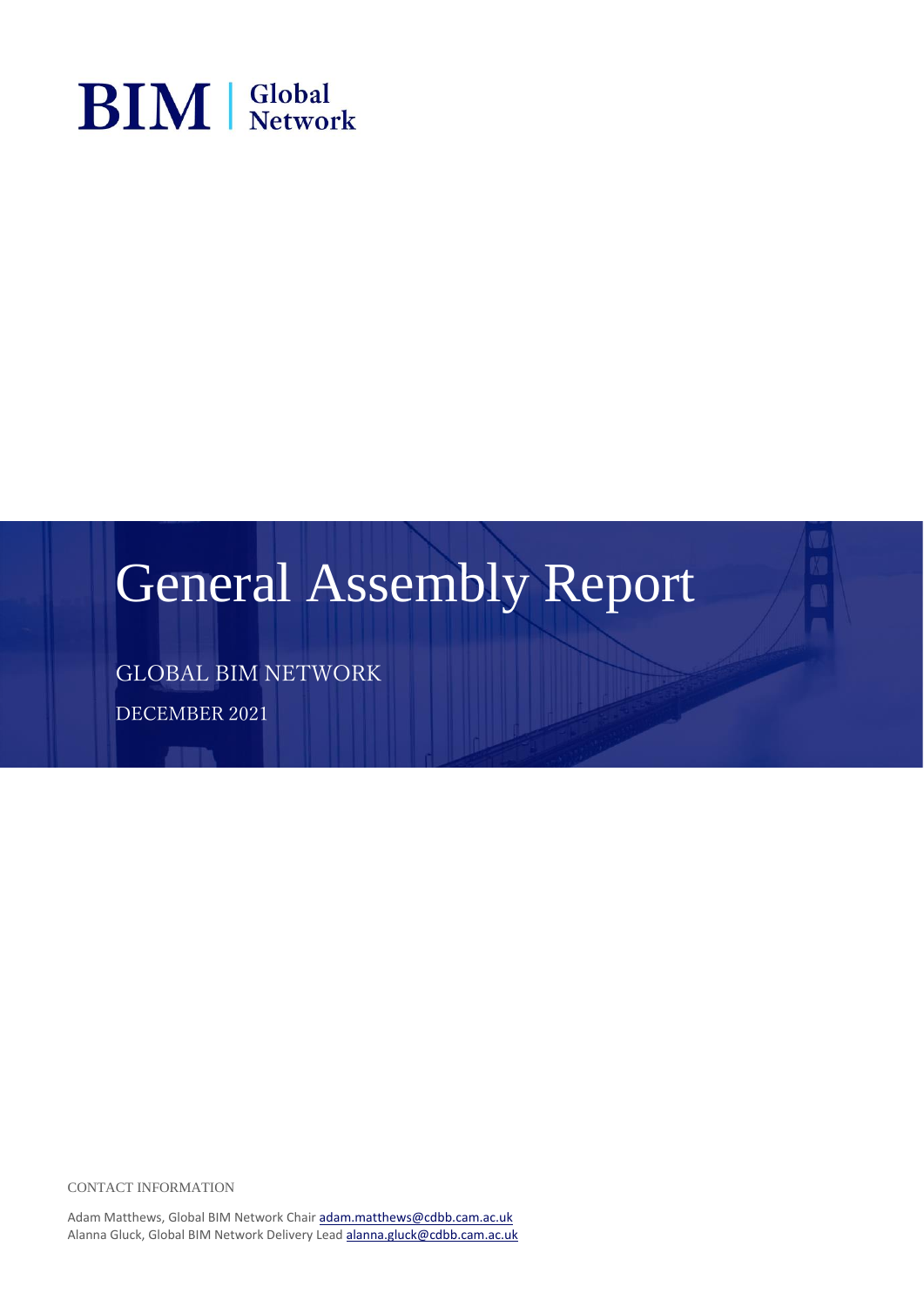

### General Assembly Report

### **Contents**

| Session 2 From BIM policy to BIM implementation: procurement practices around the world 8      |  |
|------------------------------------------------------------------------------------------------|--|
| Session 3 Government and Industry: Working together to drive benefits for people and places  9 |  |
|                                                                                                |  |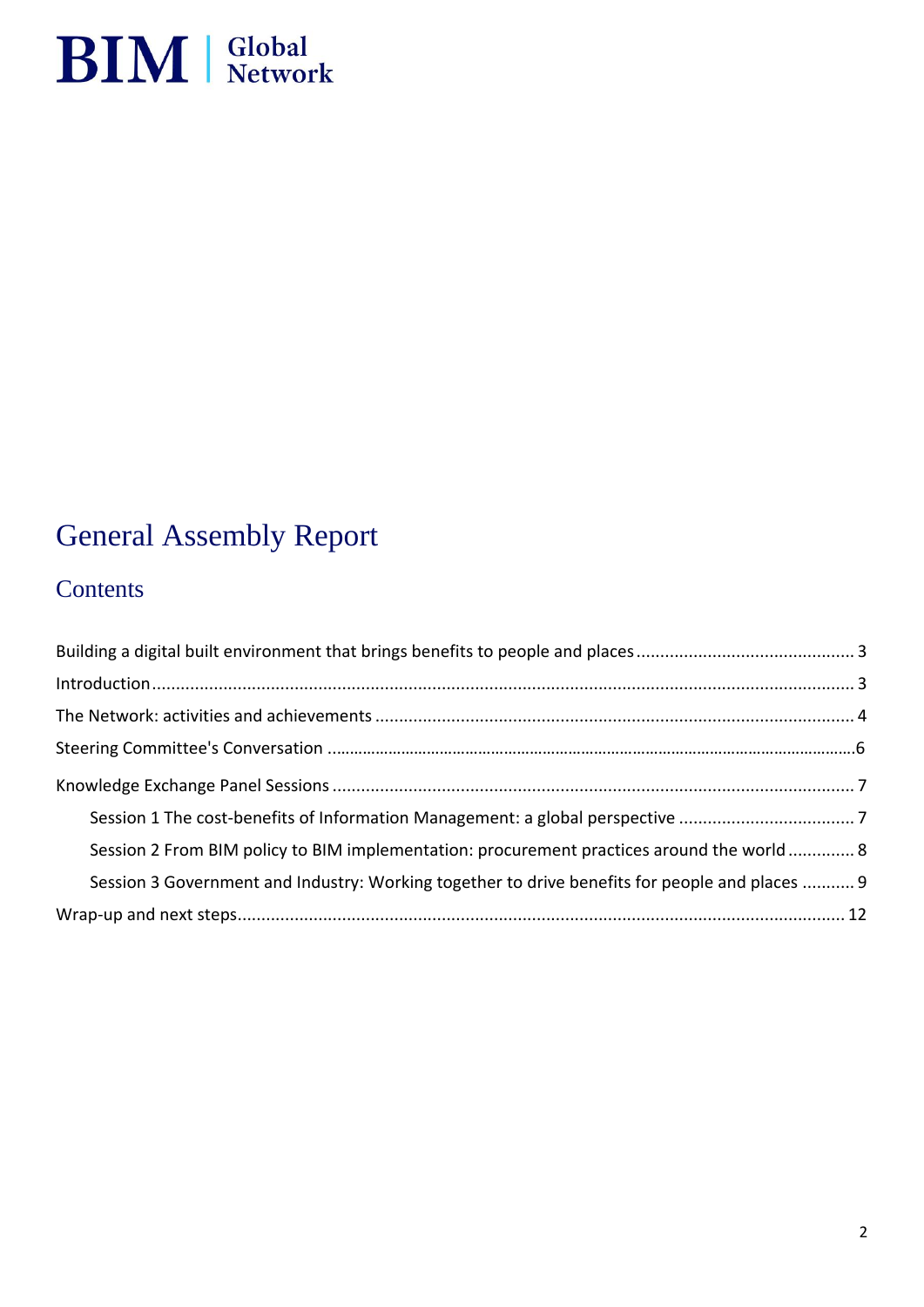# $\mathbf{BIM}$  Slobal

### <span id="page-2-0"></span>The Global BIM Network's General Assembly – building a digital built environment that brings benefits to people and places

The Global BIM Network hosted its inaugural General Assembly on 2 December 2021, bringing together representatives from public sector organisations to hear how the growing global digital construction sector is bringing benefits to people and places across the world – helping to build back better from COVID-19 and meet net-zero targets.

The General Assembly's audience heard from members of the Global BIM Network in three knowledge exchange panel sessions, where the experience of regional and national digital construction initiatives was shared providing lessons learned, best practice and valuable insights for implementing BIM-based digital transformation strategies in public sector-funded projects.

#### <span id="page-2-1"></span>Introduction

The event marked the first time the Global BIM Network has officially convened and saw the launch of the [Global BIM Network's](https://www.globalbim.org/roadmap)  [Roadmap for the Global Built Environment 2021-2025.](https://www.globalbim.org/roadmap) This has been co-created by representatives from the international public sector and multi-lateral organisations, and public infrastructure funders connected and collaborating through the Global BIM Network. The Roadmap is strategically designed to support public sector leadership efforts to collaborate with industry on the critical opportunity of digitalisation in response to the pandemic – and to drive inclusive growth through capacity building and knowledge transfer.

The General Assembly was opened by Alanna Gluck, Policy and Public Affairs Manager, Centre for Digital Built Britain, who brought focus to the benefits of participating in the growing Global BIM Network; a valuable source of information and access to leading international experts collaborating to support public sector's digital transformation. The Network's Information Collection contains a range of knowledge resources relating to local, regional, national and global digital transformation initiatives from across the public sector. The Call for Knowledge, issued in August 2021, invites ongoing contributions to grow the Information Collection. Alanna Gluck said: "Our panel discussions today provide a living example of the knowledge artefacts that the Network is seeking to include in its free open-access Information Collection, available for all members at [www.globalbim.org](http://www.globalbim.org/)."

Adam Matthews, Head of International, Centre for Digital Built Britain and Chair of the Global BIM Network's Steering Committee, welcomed more than 300 public sector and multilateral representatives from 71 countries who joined the online event and set out the value proposition of digital transformation: "Digitalisation of the construction sector is estimated to create savings of around \$250bn a year. Clearly, this is an important topic for the entire industry. As well as the target of generating these savings, we also have highly significant national and global goals including net zero and climate resilience."

"The Global BIM Network has a vision to collaborate primarily as a public sector community and, together with the private sector, advance digital transformation across our global sector. Collaboration will be crucial to driving this agenda so that benefits can be shared. There have been and will be challenges along the way and the Global BIM Network brings together all stakeholders to accelerate and support this process and collaborate on solutions."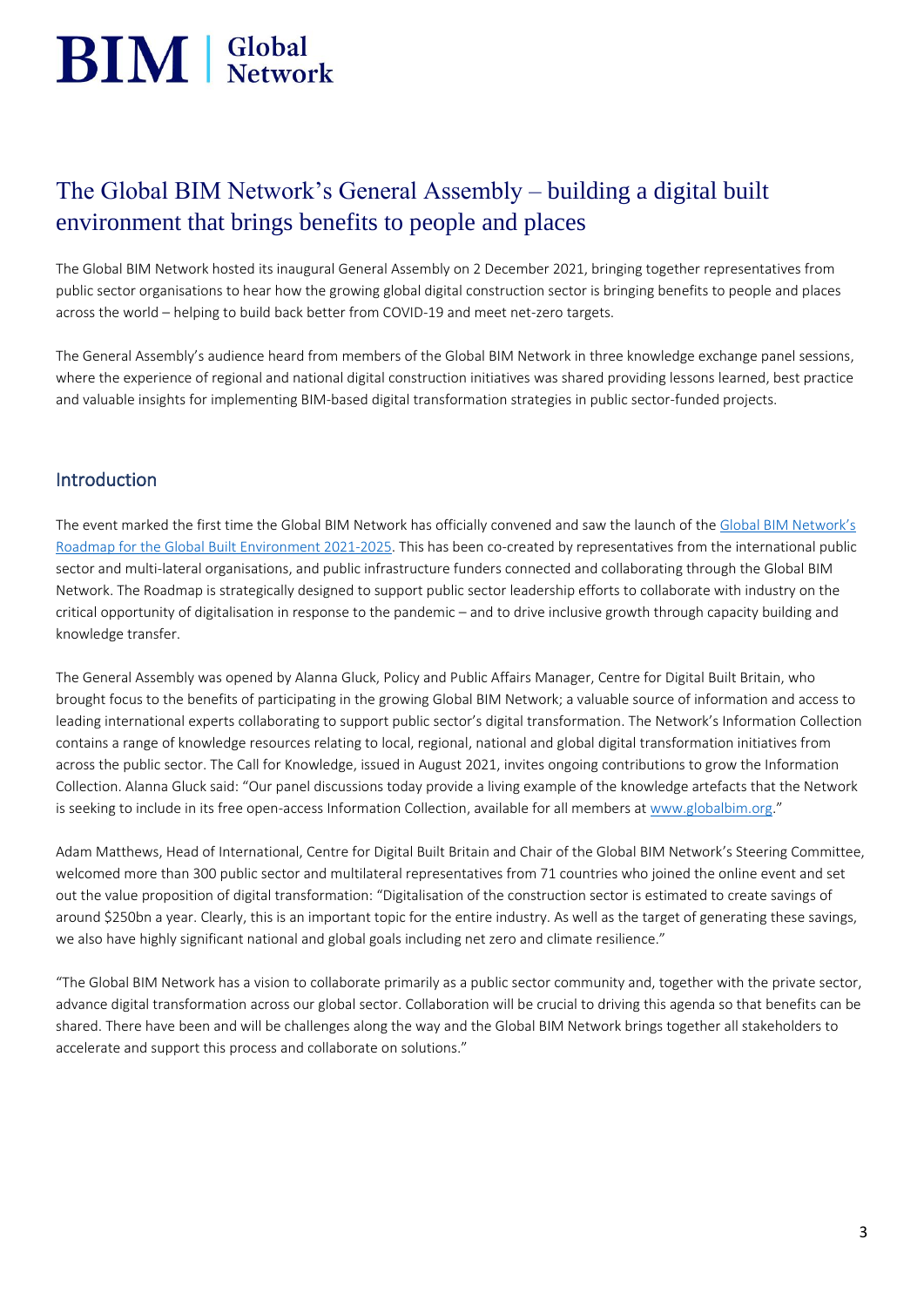# $\mathbf{BIM}$  |  $\mathbf{Slobal}$

#### <span id="page-3-0"></span>The Network: activities and achievements

The past few years have witnessed tremendous growth in government and industry activity to drive the digital agenda across the world. This global activity led to the launch of the Global BIM Network in March 2021 at the online Global BIM Summit, which saw 2000 attendees from 90 countries across the world.

An Advisory Board has been formed for the Global BIM Network, comprising multilateral organisations including the Inter-American Development Bank, Asian Development Bank, and the United Nations Office for Project Services (UNOPS).

The Global BIM Network's Steering Committee has now been formed comprising primarily country and national-level representatives from Europe, Latin America, Asia and North America, and most recently Australia.

The Global BIM Network's Call for Knowledge has been launched to collect and collate the different approaches to introducing BIM and information management processes to public policy, public procurement practices and public projects, boosting the Information Collection. The Information Collection is structured at national, procurement and project levels, and contains knowledge artefacts grouped into four collections: public leadership; collaborative framework; documentation, communication and communities; and capability and capacity building.

### **Global BIM Network Progress**

The Global BIM Network is a public sector community to advance the digitalization of the construction sector

Over 2,000 attendees from 90 countries at the Global BIM Network launch in March 2021

The Advisory Board includes:

- · Inter-American development bank
- Asian Development Bank
- $\cdot$  **IINOPS**

Steering Committee: 12 country and regional representatives & 2 new members

Roadmap 2025: Agreed & Published



Global BIM.org

#### Action

Following the launch of the Call for Knowledge, the Network is calling for members and all public sector representatives to share publicly available and useful information that can contribute and grow the Information Collection for the benefit of all members. You can submit a resource to the Call for Knowledge at: [globalbim.org/information-collection/call-for-knowledge.](https://www.globalbim.org/information-collection/call-for-knowledge)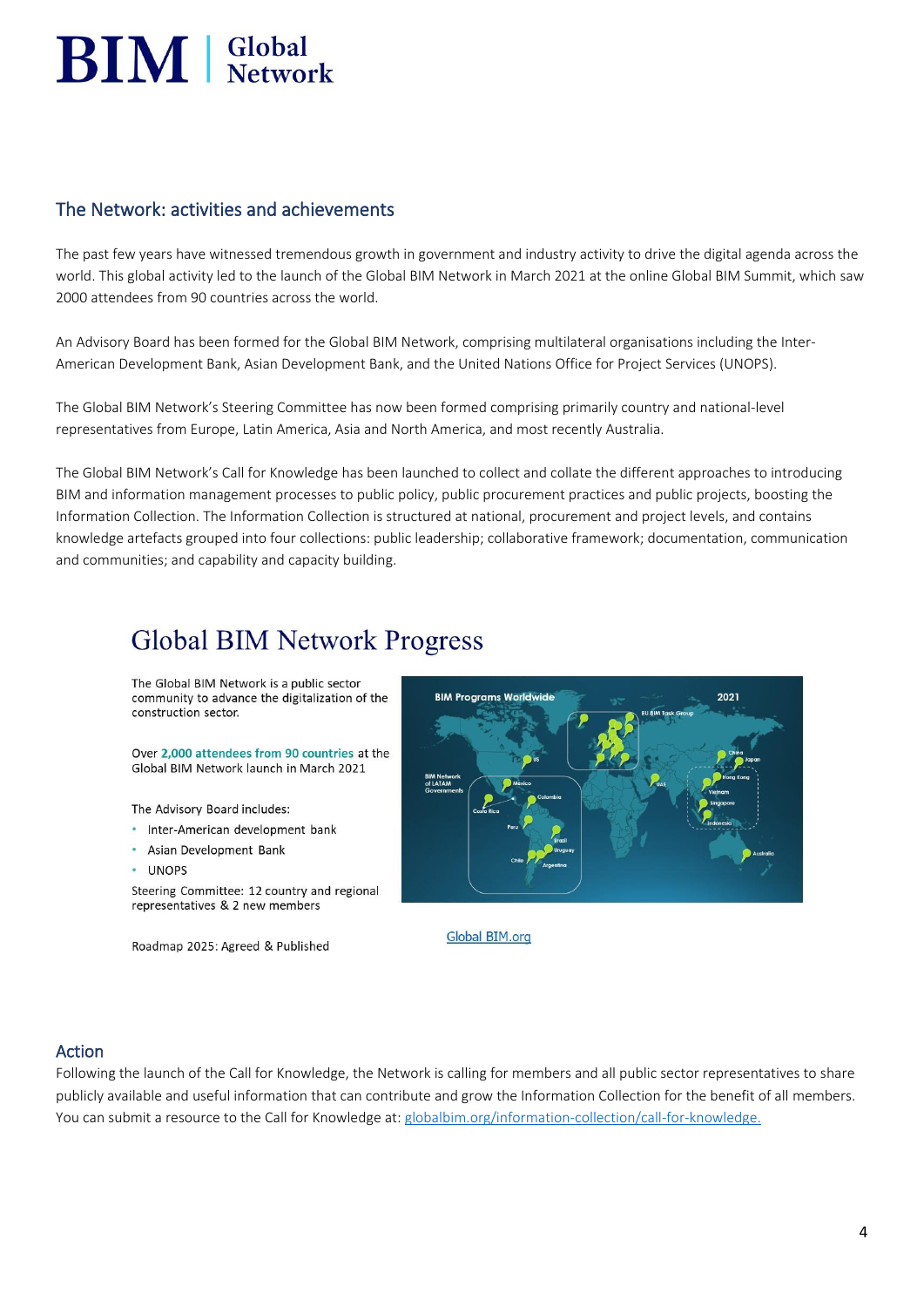## $\mathbf{BIM}$  Slobal

#### The Global BIM Network Roadmap for the Global Built Environment 2021-2025

The Roadmap defines how Network members are going to collaborate together towards a shared vision as a global community of public sector and multilateral organisations. It provides a useful reference to realising the Network's ambition – to increase the global public sector's digital capabilities and capacity and be a strong ally and partner to the global construction industry – and identifies the activities that the Network will collectively work on. The Roadmap has been co-created by representatives from the international public sector and multi-lateral organisations and public infrastructure funders connected and collaborating through the Global BIM Network.

There are three phases to the Roadmap - Discovery, Development and Delivery - across four areas of activity:

- 1. Leadership: brings focus to building a public sector's coalition through the Steering Committee of the Global BIM Network to identify actions to support wider industry transformation.
- 2. Community & Communications: putting people at the heart of digital transformation and encouraging engagement.
- 3. Knowledge Framework: documenting the guidance for how BIM and information management is introduced into public policy and procurement organisations and projects.
- 4. Capacity Building: driving the skills and expertise primarily in the public sector to enable it to be a strong partner with industry.

Over the coming years, as the Network enters the Development phase of the Roadmap, there will be opportunities for members to participate in working groups and events that will contribute to shaping the scope of the Roadmap before it enters the final Delivery phase.

Adam Mathews said: "Our ultimate goal is to increase the skills and experience in the public sector when introducing BIM into public infrastructure projects and programmes. To create scale and impact in this digital landscape, we as a leadership network will need to reach a wider audience. The Delivery phase is about developing a long-term strategy for the Network, expanding the reach of the public sector membership, developing new knowledge products to address any gaps, and roll out the collective knowledge to a much wider public sector audience."



#### **Action**

The Global BIM Network welcomes comments and thoughts on the Roadmap. Anyone interested in finding out more or who would like to engage or comment is invited to email [international@cdbb.ac.uk](mailto:international@cdbb.ac.uk)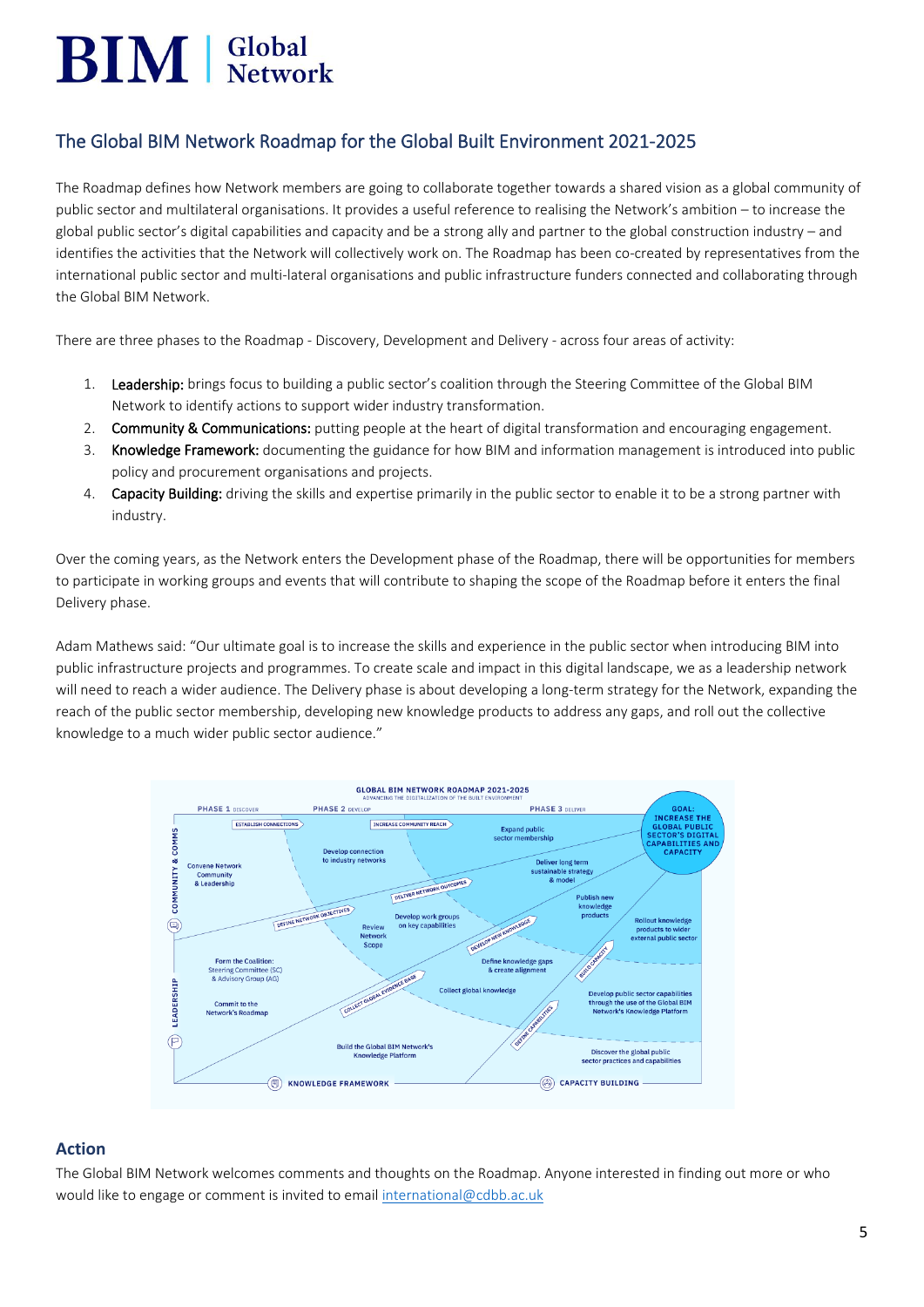# $\mathbf{BIM}$  |  $\mathbf{Slobal}$

#### Steering Committee's Conversation

Adam Matthews was joined by two members of the Global BIM Network's Steering Committee to discuss the value of collaboration and being part of the Network.

Ngoc-Binh TA, Head of BIM Team, Institute of Construction Economics Ministry of Construction, Vietnam, said: "BIM was quite new in Vietnam when we began our journey. We did not know what direction to take so being part of a wider network helped us a lot as it enabled us to consider approaches taken by other countries. We had access to representatives from other places who could offer us insights. It also helped our private sector to work internationally as we had the advantage of a young labour force who had been focussing on new digital technologies.

"We all know that from the public sector point of view, investing in BIM is a commitment and they need to know how this technology is developing across the globe and what is happening in the private sector in order to have confidence in making that investment. Public sector organisations working with the Network will gain this insight."

Jaroslav Nechyba, Director of BIM Strategy Department Czech Agency for Standardization, Czech Republic, said: "The Network has been a valuable source for building self-confidence for myself and my colleagues. Other countries have different strategies and approaches, and are all at different stages. We can be inspired by those who are further ahead of us, and we can give back to those who are slightly behind us by sharing our own experience. I can feel more assured about priorities and our action plan, and when there are challenges it is good to know that we are not alone and we can share solutions to move forward.

"It is good to see so many public sector organisations involved with the Network. When we talk about information management, there needs to be cooperation between the public and private sectors in developing the digital processes and communications required. There needs to be trust and cooperation between the two sectors – it will be key to the future success of BIM."



#### Action

Calling for more organisations across the public sector, private sector, academia, standards bodies and built environment professional bodies to join the Network on the global journey to progress digital transformation at [https://cam.us18.list](https://cam.us18.list-manage.com/subscribe?u=d0403dc9c4c52a87a902c4769&id=072c594dd8)[manage.com/subscribe?u=d0403dc9c4c52a87a902c4769&id=072c594dd8](https://cam.us18.list-manage.com/subscribe?u=d0403dc9c4c52a87a902c4769&id=072c594dd8)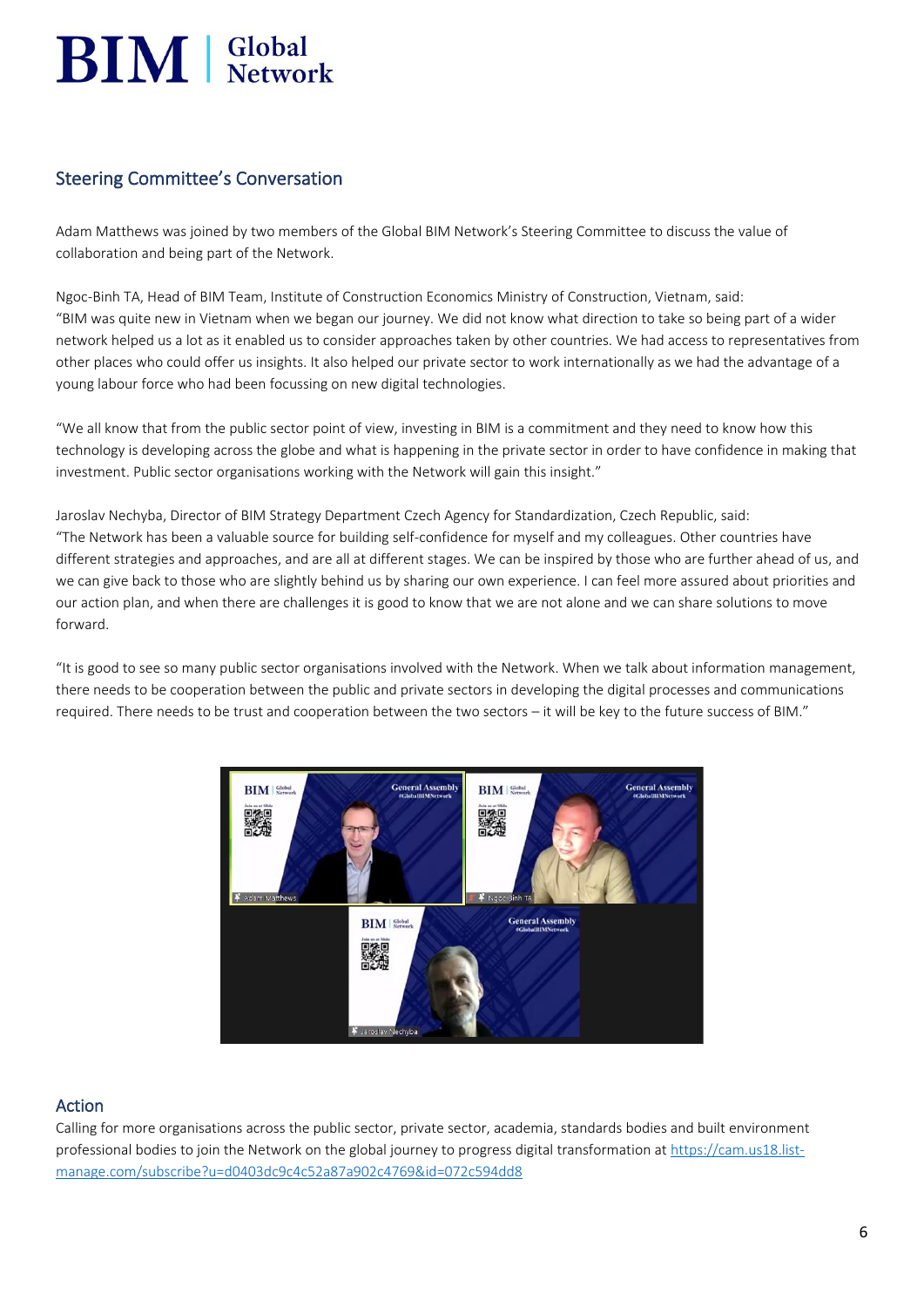### $\mathbf{BIM}$  |  $\mathbf{Slobal}$

#### <span id="page-6-0"></span>Knowledge Exchange Panel Sessions

Three knowledge exchange panel discussions considered topics key to digital built environment initiatives across the world, including national policies, programmes and people who are driving digital transformation in their countries, regions and organisations. Members of the audience participated through Slido polls and chat discussions.

Each session featured short, pre-recorded presentations from the speakers, available at [www.globalbim.org.](http://www.globalbim.org/) The presentations were followed by discussion between the presenters and moderator with questions and comments from the audience.

#### <span id="page-6-1"></span>Session 1: The cost-benefits of Information Management: a global perspective

Milena Feustel, Co-Chair, EU BIM Task Group, EU presented an overview of the cost-benefit analysis (CBA) for the use of BIM in public projects. This comprised a nine-month exercise and included: the development of a methodology and creation of a tool to measure the costs and benefits of using BIM in public construction projects, taking into account expenditures, revenues and nonmonetary benefits; the validation of the CBA tool demonstrating relevance and applicability through six case studies representing various types of projects; and writing an easy-to-use handbook for EU public entities who want to use the tool and learn more about the methodology.

Claudia Suaznabar, Lead Specialist, Inter-American Development Bank, presented an overview of an evaluation methodology of BIM results in public construction projects, which is expected to be completed in early 2022. While the use of BIM by the construction sector in Latin American Countries is incipient, there is increasing interest from governments to implement BIM in public works and develop public national strategies to support BIM adoption in different countries. The evaluation methodology is expected to help accelerate BIM adoption throughout the region, provide use cases of BIM, and also accelerate the learning process around what and how BIM works at the project level.

#### Discussion panel and points

Alanna Gluck, Policy and Public Affairs Manager, Centre for Digital Built Britain (Moderator). Milena Feustel, Co-Chair, EU BIM Task Group, EU (Speaker) Claudia Suaznabar, Lead Specialist, Inter-American Development Bank (Speaker)



#### *Supporting the net-zero agenda*

Milena Feustel: The CBA tool will support the transition to a green economy in Europe, supporting the Green Deal's ambitious plans to secure clean energy, increase recycling and take more actions to protect the environment. The CBA tool currently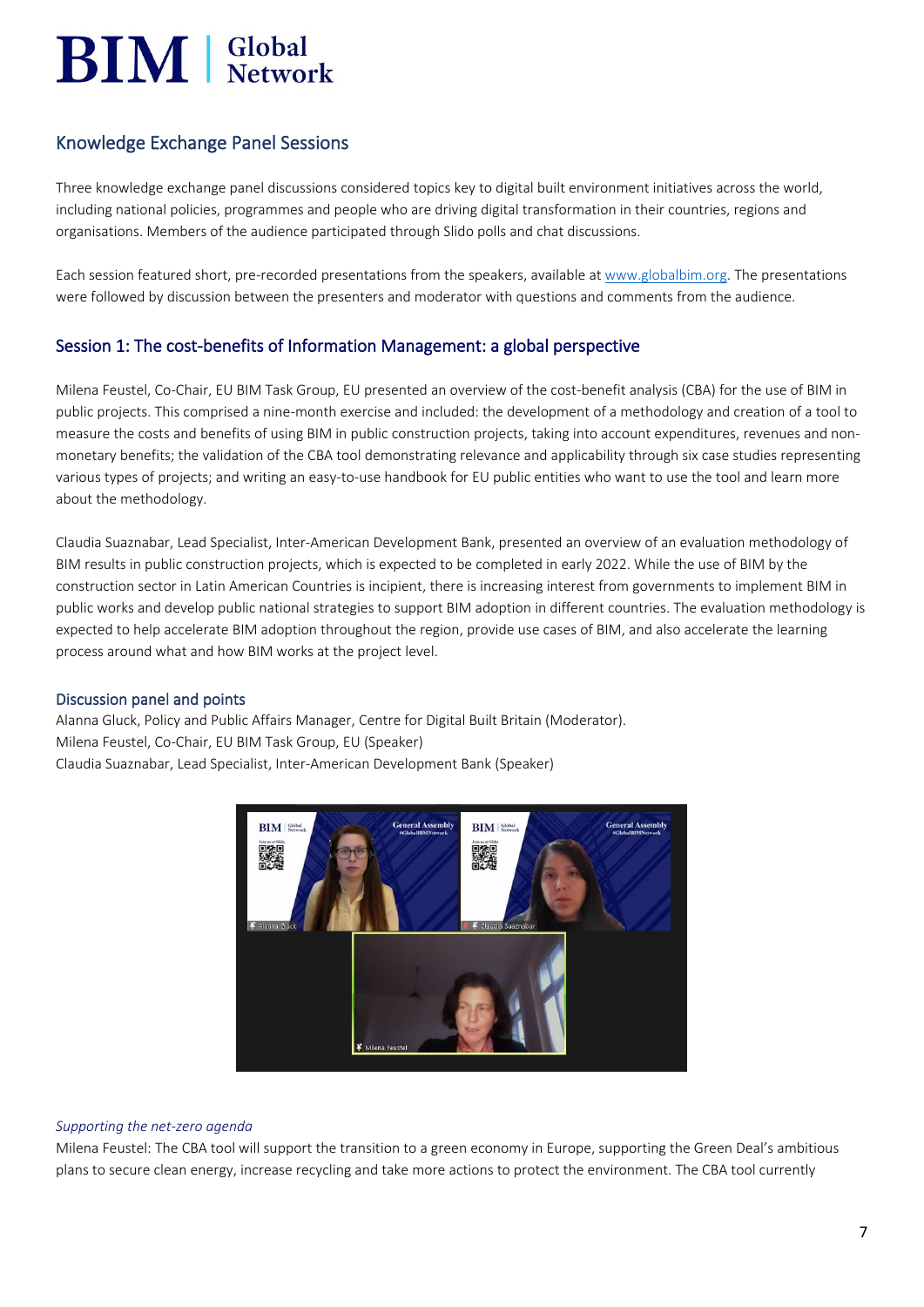### $\text{BIM}$  | Global

includes  $CO<sub>2</sub>$  emissions and health and safety indicators, and it could be beneficial to use additional indicators such as adaptation and resilience to climate change.

#### *Drivers for investing in BIM*

Claudia Suaznabar: In Latin America cost efficiency is the main driving force for the current interest in BIM from governments, as well as securing transparency in public works projects. The evaluation methodology will give governments more precise information to aid public-purse investment decision-making.

#### <span id="page-7-0"></span>Session 2: From BIM policy to BIM implementation: procurement practices around the world

Luke Belfield, Acting Chief Engineer, Office of Projects Victoria, Department of Treasury and Finance, Australia, presented an overview of Australia's Digital Build Program and recently released Digital Asset Policy. Victoria currently has a planned infrastructure project spend of Au\$144bn (£77.4bn GBP) but the operational cost over the 50 to 100-year life of these infrastructure assets will vastly exceed this. However, the construction sector building this pipeline has a very low level of digitisation. The Program aims to build a smarter major projects pipeline and deliver better outcomes for people in Victoria through better information management and improving infrastructure productivity through data. The project team acknowledges that decisions made at the front-end of a project (an asset's life) have profound impacts on the influence it has on the service delivered for people.

#### Discussion panel and points

Roger Grant, Executive Director, Building Information Management at the National Institute of Building Sciences, USA (Moderator) *Matthew Kehoe, Director, Digital Build Program, Office of Projects Victoria, Australia (Speaker)* Jaroslav Nechyba, Director of BIM Strategy, Department Czech Agency for Standardization, Czech Republic (Speaker)



#### *Strategy for supply chain uptake*

*Matthew Kehoe*: The Digital Build Program's combination of digital assets, digital build and offsite construction is a strategic way to connect to procurement. The Digital Build Program's use of offsite construction, prefabrication and modularisation leverages a lot of BIM processes using asset libraries and regular kit-of-parts processes. Because these processes are so integrated, the effect is amplified. If we can get digital in practice through offsite construction, it becomes normalised and we get supply chain uptake.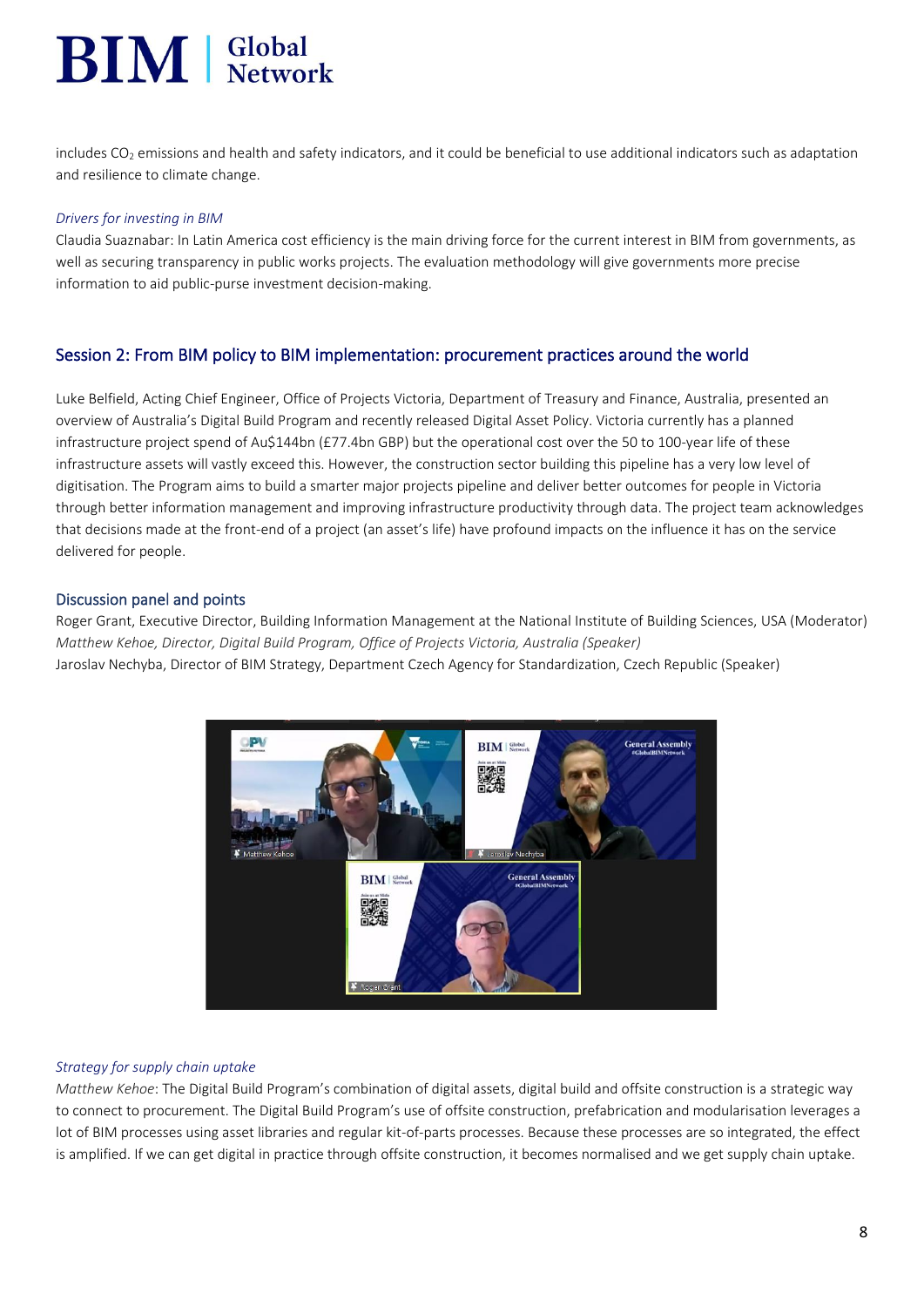## $\mathbf{BIM}$  Slobal

#### *Language of BIM*

Matthew Kehoe: Our choice of language for the Program, which uses the term digital engineering information management, is deliberate. This topic has invited many comments in the chat, and I think the range of languages in this field all have their place as it is an evolving landscape. We chose to go towards information management language as it resonates with our project, where the people are not technicians, they are construction engineers. We must make the effort as experts to present the program in their language. Many BIM efforts have failed because the language is too technical and it doesn't then get strategic support at executive level.

Jaroslav Nechyba: It is important to speak with one language and terminology so that people can understand one another. There needs to be common understanding between the public sector, supply chain and manufacturers. All of the industry needs to be involved in finding a common solution for digital transformation. All organisations need to have their own digital strategy and to be able to share data so that data is not created again and again, and then there can be greater efficiency

#### *Private sector*

Matthew Kehoe: Private sector involvement is key to the success of the program and being able to identify the pinch points for the private sector is important and will inform our strategy.

#### *Digital upskilling*

Matthew Kehoe: The private sector is ahead of the public sector in digital capability. Even in government project agencies, the project space is more advanced than the operation and maintenance space. It's an enormous challenge. We provide incentives on future contracts to improve that practice, but it's not an area for short-term wins. It's a long-term strategy that will bring longterm benefits.

Roger Grant: Upskilling the public sector is very important, but it takes hard work. Aligning the data collected with the systems used internally is important so that the data can actually be used.

#### *Archiving data*

<span id="page-8-0"></span>Jaroslav Nechyba: Archiving digital data sustainably for the long term is very important. We are not far off from paperless projects. Careful consideration must be given to listing why specific data are required for purposes and use cases by the public procurers.

#### Session 3: Government and Industry: Working together to drive benefits for people and places

Fergus Harradence, Deputy Director, Department for Business, Energy and Industrial Strategy, UK, presented an overview of the UK Government's strategy for BIM, setting out the UK's BIM journey of the past decade and looking to the future. BIM has transformed the design and delivery of construction in the UK, saving money and reducing carbon emissions and waste to deliver better and safer built assets. The next decade will mark how BIM and other digital technologies inform the way we think about and manage our built environment, driving a systems-based approach enabling better delivery of public services and greener and more sustainable towns and cities. The UK's BIM programme has been embedded into a wider technology programme to improve the built environment, developing a range of digital and manufacturing technologies for the construction sector and supporting the National Digital Twin programme. The CReDO (climate resilience demonstrator) brings together the energy, water and telecoms sectors to explore how connected data, information sharing and interoperability can improve the climate adaptability and resilience of infrastructure.

Daniel Gómez, Deputy Director, National Planning Department, Colombia, presented an overview of the BIM journey in Colombia, which saw the formation of a BIM working group to unify all strategic efforts, including the private sector, academia and national government. In 2020 a memorandum of understanding was signed with the UK Government, marking an important accelerator in moving forward Colombia's national BIM strategy. It enabled knowledge exchange through working with UK consultants as well as academics and industry, which further accelerated the strategy. Colombia accessed courses and workshops to strengthen public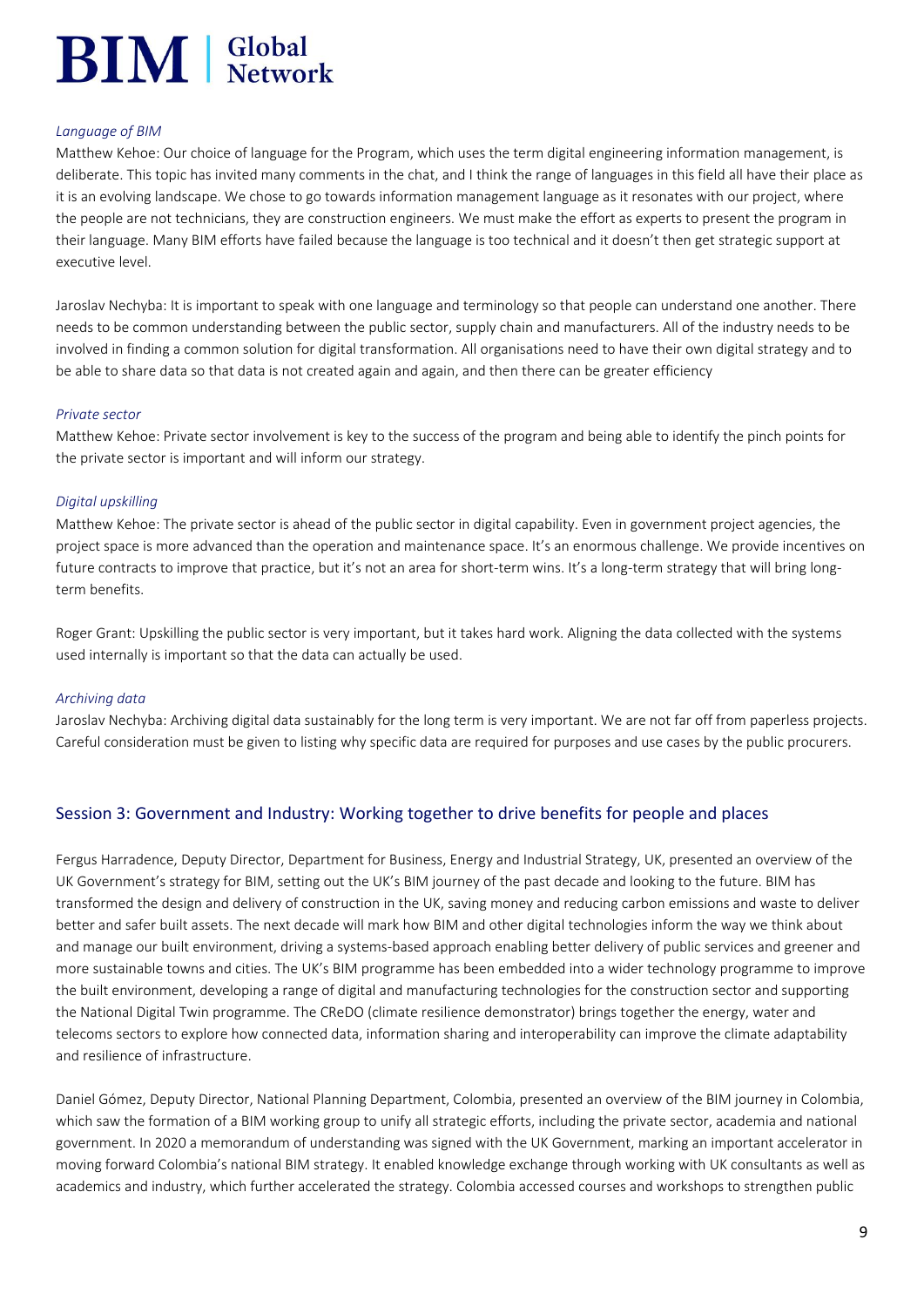## **BIM** Setwork

sector skills, and increase awareness of benefits in terms of savings, timings, productivity and costs. All of the national departments contributed to creating the national strategy, which supported adoption across the country. BIM is a key tool for competitiveness, productivity and sustainability in the digital transformation of Colombia. Its strategic Roadmap, which takes Colombia to 2026 at the point of implementation, connects all of the players in the national territory and they continue to develop and implement this. There are four fundamental pillars: communication dissemination; public leadership; development of capacities; and collaborative framework. The Global BIM Network provides a fundamental space to share experiences and lessons learned.

Sebastián Manriquez, Subdirector, PlanBIM of CORFO, Chile, presented the history of how Chile's PlanBIM strategy was developed using the state's purchasing power to modernise the entire construction industry, with the main aim of increasing productivity and sustainability. Transparency in public projects was also a key objective, as was the promotion of common standards. PlanBIM identifies five lines of action: institutionality and strategy; standardisation; human capital; enabling technologies; and communication and dissemination to support digital transformation and overcome resistance to change within the construction industry. The state and the private sector came together in 2016 to define a vision of a public policy, PlanBIM, and to enable implementation of BIM in the state of Chile in a standardised and organised way (developing Exchange Information Requirements). A roadmap of dates and goals was identified and included: by 2020 BIM was required in public projects in a standardised way; by 2025 BIM will be integrated on the Ministry of Housing's online platform, which allows building permits in private projects to be requested online. It was important for the government to collaborate with the private sector and PlanBIM works with government, academia and the private sector to achieve its objectives. Adopting a number of international standards has helped to progress PlanBIM. More than 30 companies involved with pilot projects have received training in BIM processes and free e-learning has been made available to a wider audience – more than 16,000 people from 32 countries signed up. PlanBIM has been extended for a further year to September 2022.

#### Discussion panel and points

Valentina Sarmiento Buitrago (Moderator), Head of the Productivity Team, Ministry of Housing, City and Territory, Colombia (Moderator)

Jonathan Bernal, Director of Infrastructure and Sustainable Energy, Colombia (Speaker) Fergus Harradence, Deputy Director, Department for Business, Energy and Industrial Strategy, UK (Speaker) Sebastián Manriquez, Subdirector, PlanBIM of CORFO, Chile (Speaker)



#### *BIM and reactivating the economy*

Jonathan Bernal: Our growth rate is 12.83% and only three economies in the world are above that level. This is due to key decisions we made during the pandemic to reactivate the economy. First, an ambitious infrastructure public works project was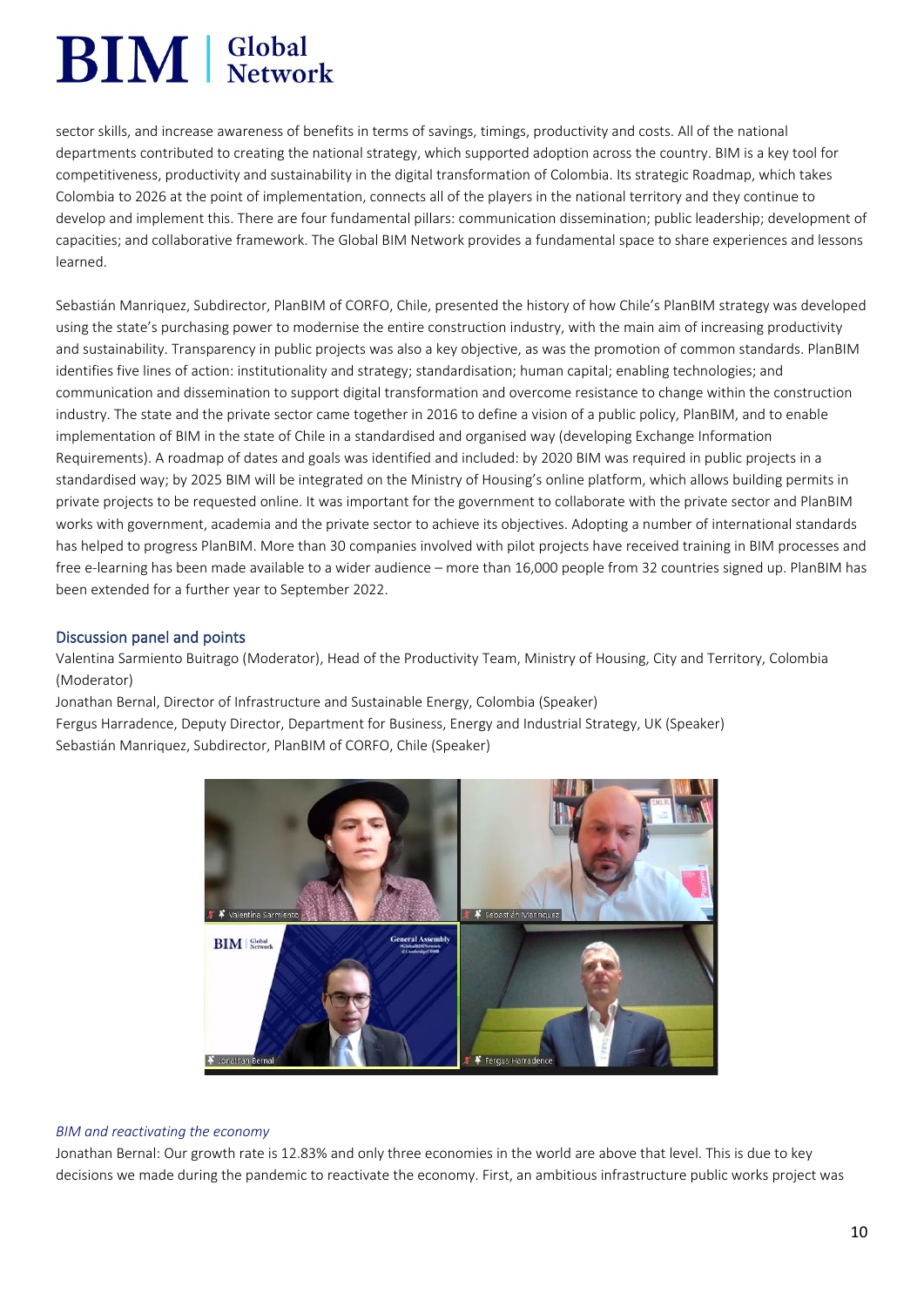# $\text{BIM}$  | Global

planned in tandem with connecting territories and also completing unfinished projects which, when combined, created many new jobs. BIM is crucial because it generates transparency and has been key to the reactivation of our economy across sectors. BIM also enables us to be more efficient in terms of resources.

#### *Cultural change*

Fergus Harradence: The way we see BIM is that it is not fundamentally a technology but a business-change process enabling organisations to collaborate more effectively to deliver better outcomes for everyone. It only works as a technology if you have the right framework for that collaboration and part of that is the legal framework (contracts) including payment practices, dispute resolution, and requirements for information sharing. It is also about the way the project is managed and the delivery model. All of these factors have a powerful influence on how effectively that project is governed and how well BIM is used.

Valentina Sarmiento Buitrago: We need a roadmap, to strengthen training, policy, harmonisation and standardisation. The process has to work like a gearbox, with all the gears working together.

#### *Resistance to change*

Sebastián Manriquez: This is a people-centric programme. There has to be teamwork and top-down leadership from the government. This cannot work in silos. We needed a multidisciplinary team to work together and get all the different stakeholders on board. When there is resistance to change, you cannot send these people away; you need to bring these people on board as they may have important contributions to the project.



*The interactive infographic at [www.globalbim.org](http://www.globalbim.org/)*